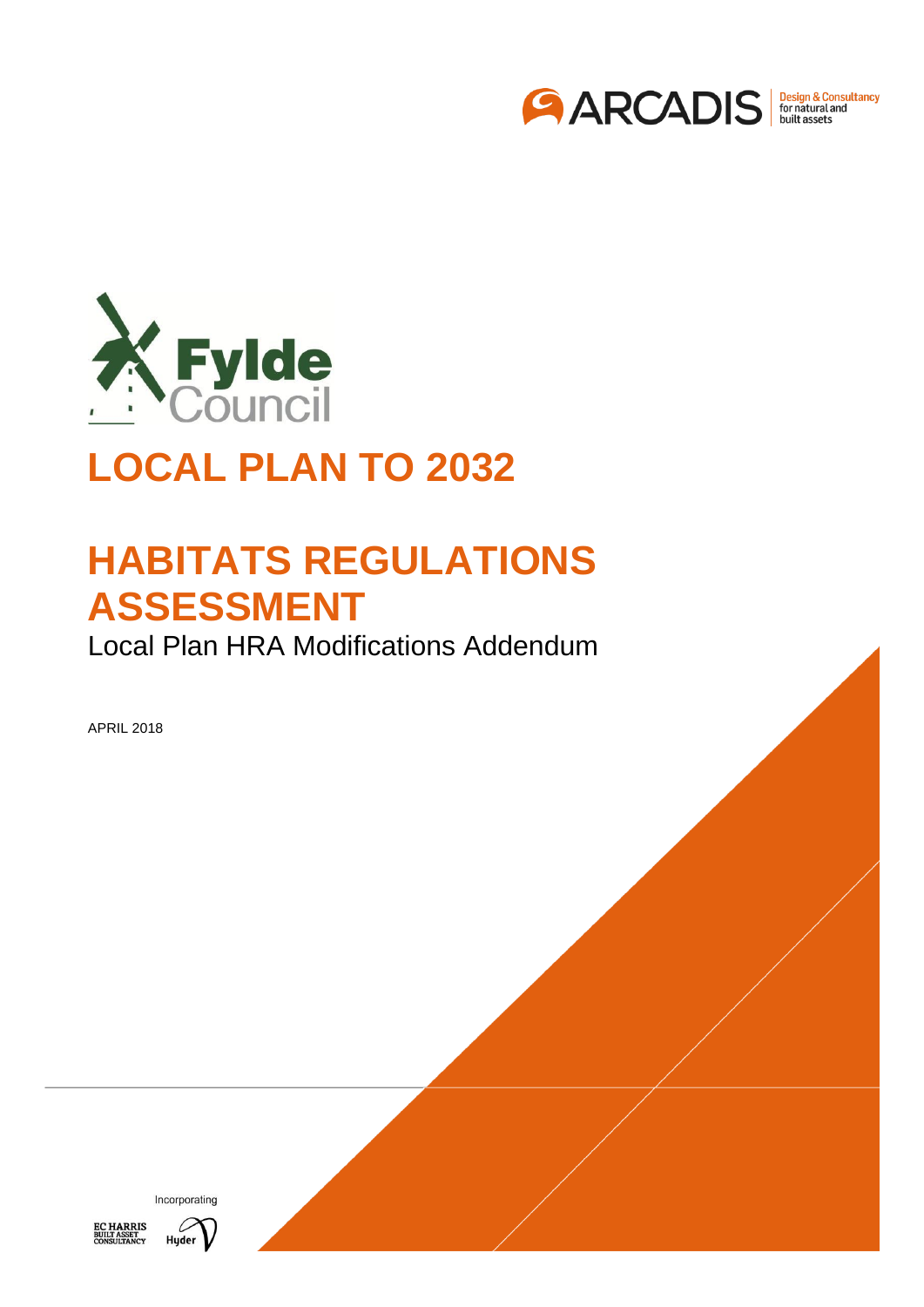# **CONTACTS**

#### LIZ TURLEY/ JO WEAVER

Arcadis.

[The Mill](#page-14-0) [Brimscombe Port](#page-14-0) **[Stroud](#page-14-0)** [GL5 2QG](#page-14-0) [United Kingdom](#page-14-0)

Arcadis Consulting (UK) Limited is a private limited company registered in England & Wales (registered number 02212959). Registered office at Arcadis House, 34 York Way, London, N1 9AB. Part of the Arcadis Group of Companies along with other entities in the UK.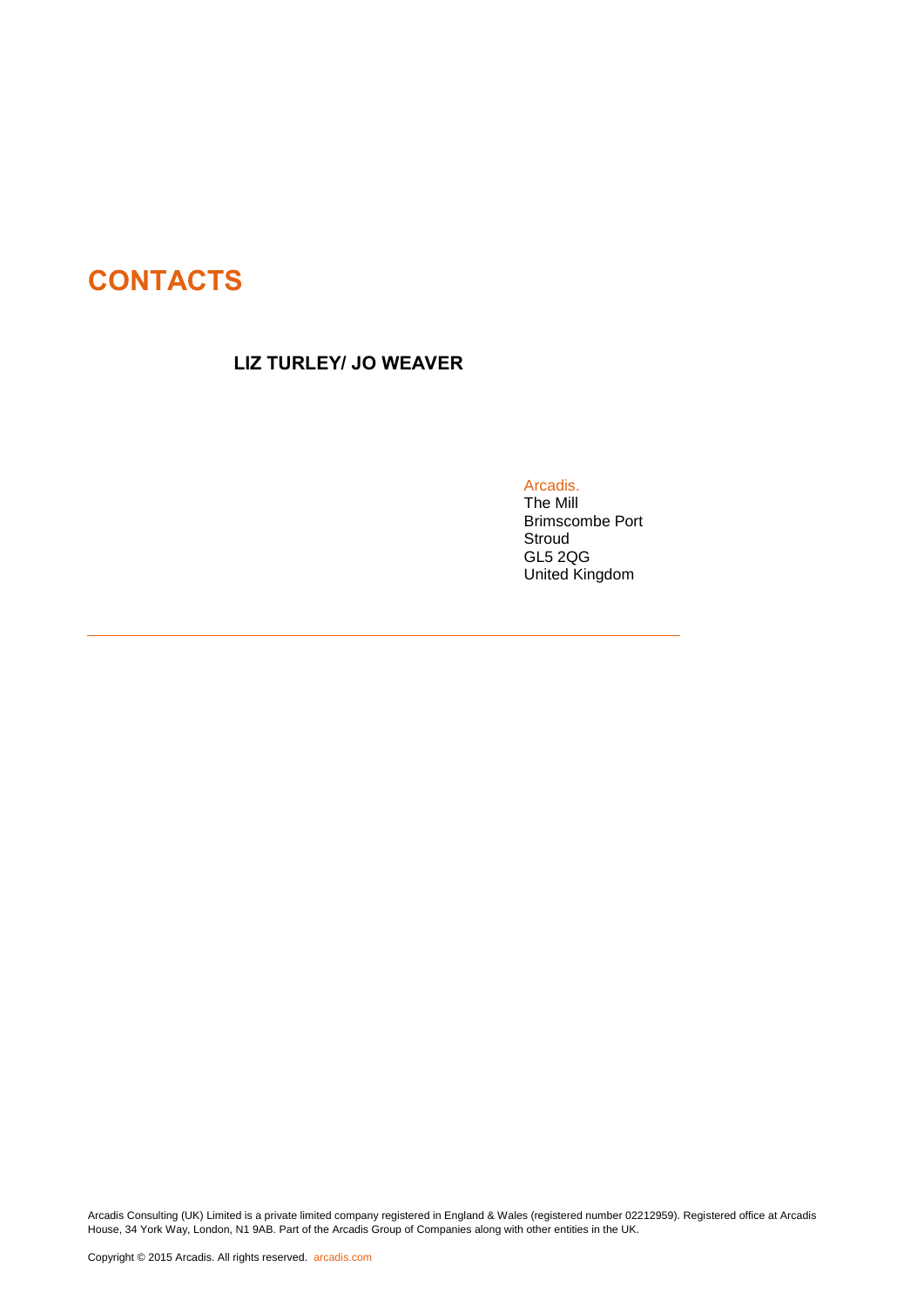#### HABITATS REGULATIONS ASSESSMENT

Fylde Council Local Plan HRA Modifications Addendum

| Author           | Liz Turley            |
|------------------|-----------------------|
| Checker          | Jo Weaver             |
| Approver         | David Hourd           |
| <b>Report No</b> | 014-UA004283-EEC-01-F |
| Date             | <b>APRIL 2018</b>     |

## <span id="page-2-0"></span>VERSION CONTROL

| Version | Date            | Author | Changes     |
|---------|-----------------|--------|-------------|
| 01      | 23rd April 2018 | LT/JW  | First issue |
|         |                 |        |             |
|         |                 |        |             |
|         |                 |        |             |
|         |                 |        |             |
|         |                 |        |             |

This report dated 23 April 2018 has been prepared for Wyre Borough Council (the "Client") in accordance with the terms and conditions of appointment dated 13 March 2018(the "Appointment") between the Client and **Arcadis Consulting (UK) Limited** ("Arcadis") for the purposes specified in the Appointment. For avoidance of doubt, no other person(s) may use or rely upon this report or its contents, and Arcadis accepts no responsibility for any such use or reliance thereon by any other third party.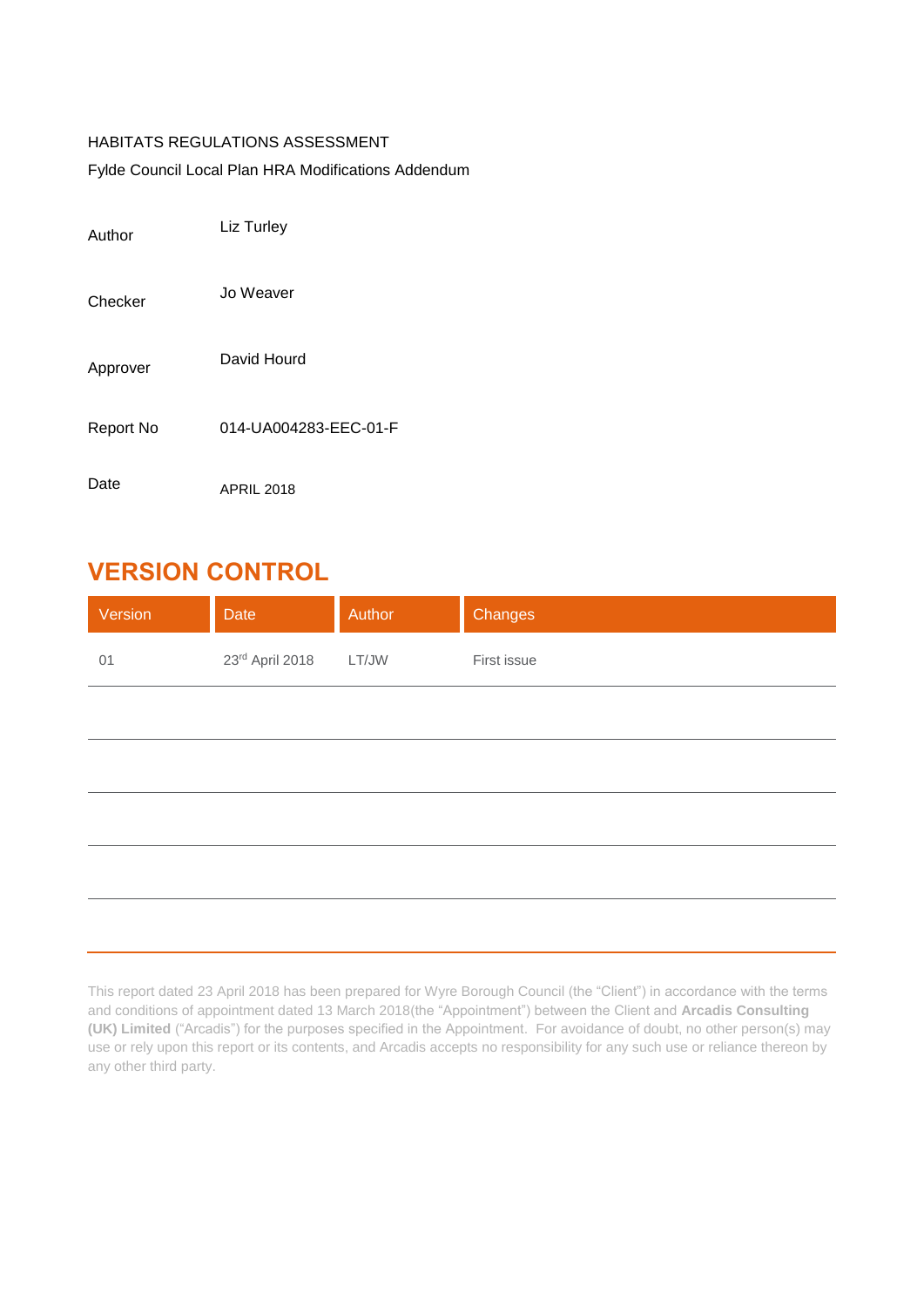# **ABBREVIATIONS**

| <b>HRA</b> | <b>Habitats Regulations Assessment</b> |
|------------|----------------------------------------|
| <b>HRZ</b> | Impact Risk Zone                       |
| I NE       | Natural England                        |
| l SPA      | Special Protection Area                |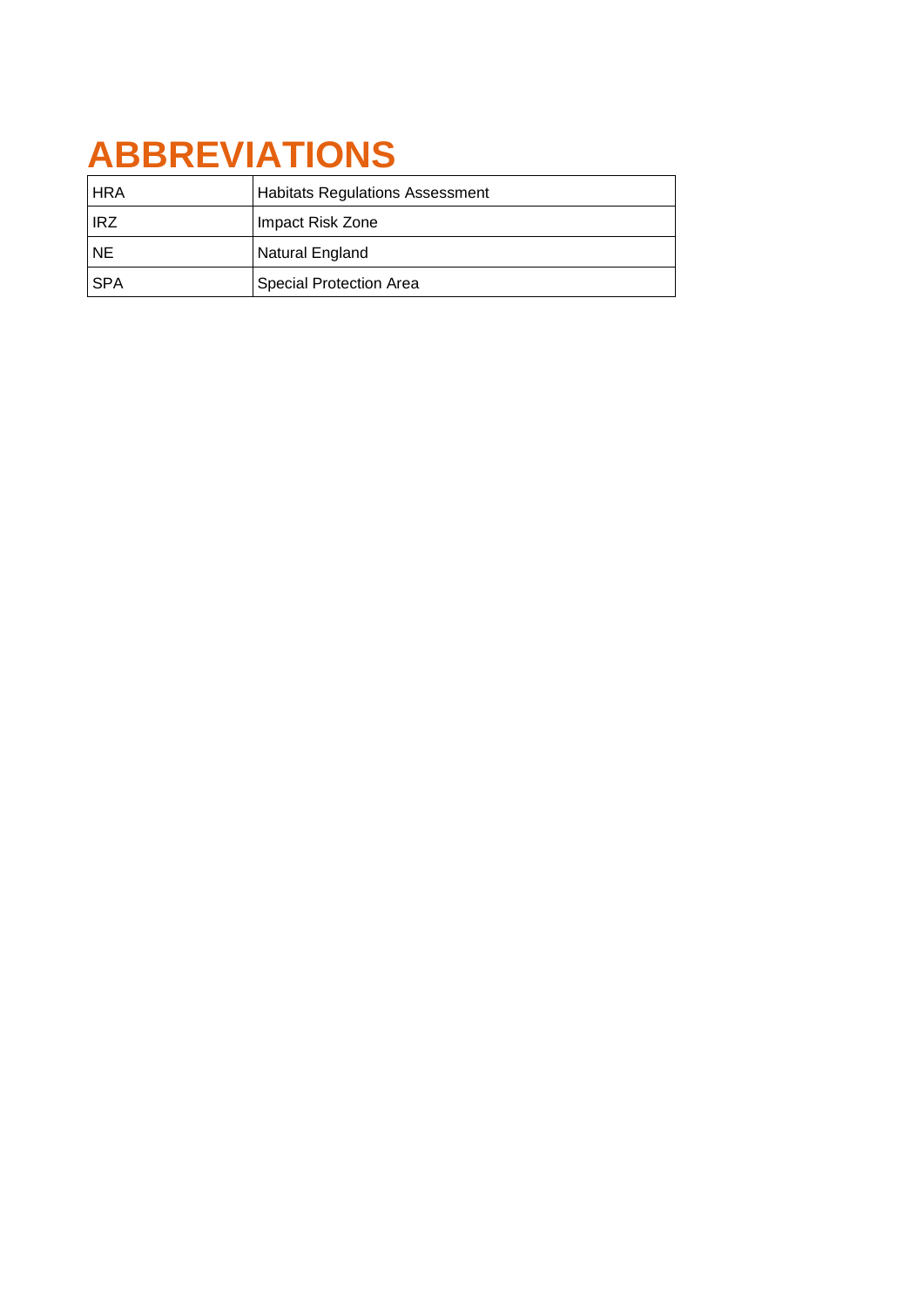# **CONTENTS**

| 1.1 |  |
|-----|--|
| 1.2 |  |
|     |  |
| 2.1 |  |
| 2.2 |  |
| 2.3 |  |
|     |  |
|     |  |
| 4.2 |  |

# **TABLES**

|--|--|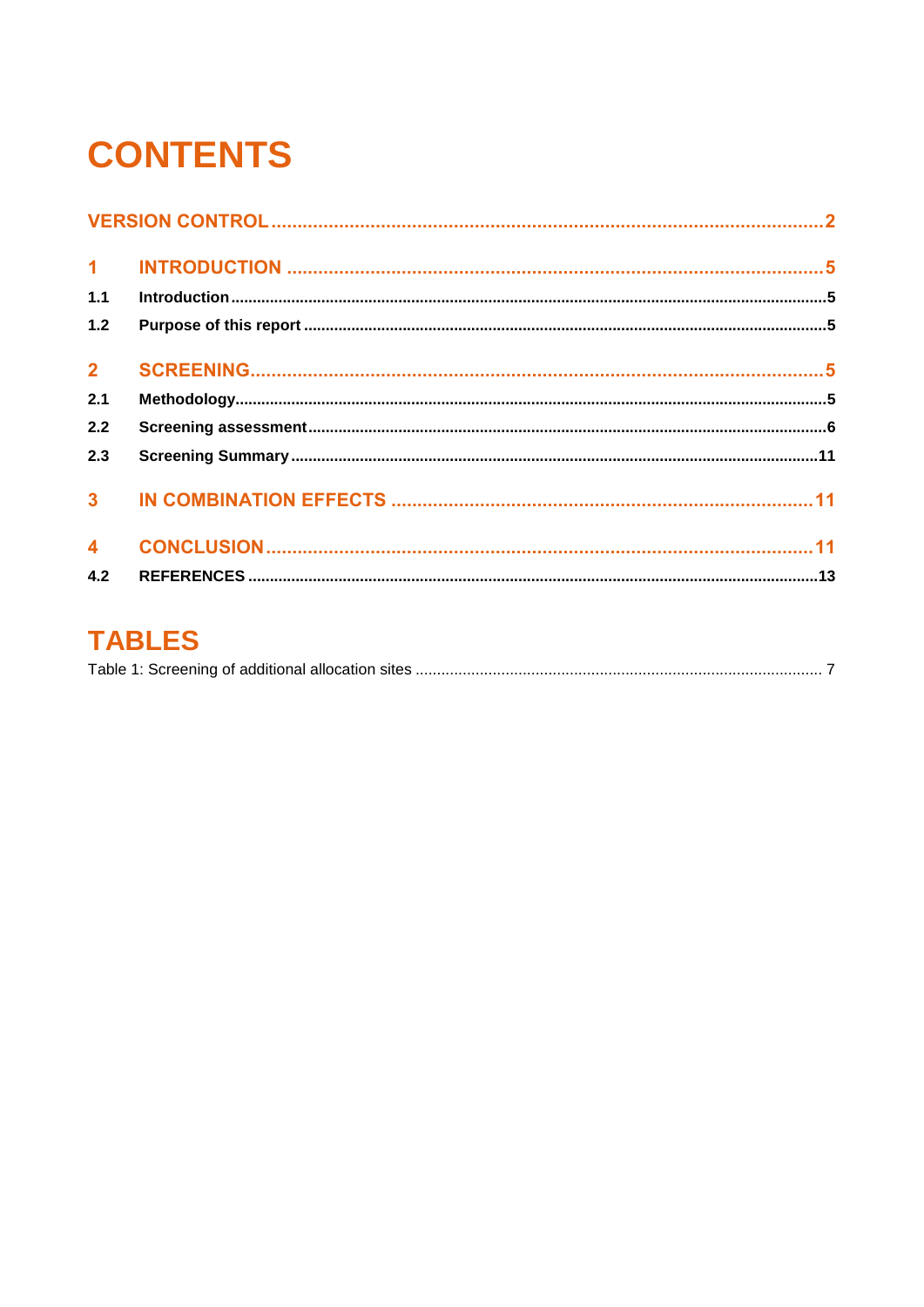## <span id="page-5-0"></span>1 INTRODUCTION

#### <span id="page-5-1"></span>**1.1 Introduction**

- 1.1.1 This Addendum to the Habitats Regulations Assessment (HRA) Report (Arcadis, 2017) for Fylde Borough Council, has been prepared by Arcadis Consulting UK (Ltd). At the request of Fylde Council, this Addendum comprises HRA screening of 18 additional allocation sites not included in the 2017 HRA Report (Arcadis, 2017).
- 1.1.2 This Addendum should be read in conjunction with the HRA Report produced in August 2017 (Arcadis, 2017).

### <span id="page-5-2"></span>**1.2 Purpose of this report**

- 1.2.1 This Addendum provides a HRA screening assessment in relation to 18 allocation sites. The allocations have been completed, are under construction, or will be constructed during the remainder of the plan period.
- 1.2.2 The HRA Report of the Local Plan previously considered all sites allocated in the Publication Version Local Plan. These 18 additional sites have been added to the Local Plan during Examination, through Main Modifications.. Fylde Council have requested that these sites be considered for completeness.
- 1.2.3 The 18 allocation sites are listed in the Schedule of Proposed Main Modifications for Consultation and are shown on the Schedule of Proposed Policies Map Modifications (Documents EL10.002 and EL10.005 on the Fylde Local Plan Examination webpage: [http://www.fylde.gov.uk/council/planning](http://www.fylde.gov.uk/council/planning-policy--local-plan-/www-fylde-gov-uk-examination/)[policy--local-plan-/www-fylde-gov-uk-examination/\)](http://www.fylde.gov.uk/council/planning-policy--local-plan-/www-fylde-gov-uk-examination/) .

## <span id="page-5-3"></span>2 SCREENING

2.1.1 Screening of the publication Local Plan was undertaken between 2015 and 2017. Screening of these additional allocation sites will follow the same principles and methodologies as used in the previous HRA screening exercise, as described below.

### <span id="page-5-4"></span>**2.1 Methodology**

- 2.1.1 The HRA Screening methodology is set out within Section 3 of the HRA Report (Arcadis, 2017), and consequently will not be repeated here. This Addendum also takes into consideration the requirements of the Habitats Directive, as well as relevant guidance produced by David Tyldesley Associates (Tyldesley, D. and Chapman, C., 2013). This is also detailed within Section 3 of the HRA Report (Arcadis, 2017).
- 2.1.2 In order to determine any potential impacts on European sites as a result of the inclusion of these additional allocation sites within the Fylde Local Plan, a range of data sources were reviewed. These comprised the following:

#### **Fylde Bird Club Records**

-

2.1.3 Fylde Bird Club provided almost 50,000 bird records from the most recent five years available (January 2010 to January 2015). Records were plotted according to the Ordnance Survey (OS) grid reference (where available), or according to the survey tetrad location. Where records related to a tetrad, further interrogation of the data was carried out to determine if additional location information was available and a review of aerial photographs was undertaken to provide further context to the record. Each of the allocations will be checked against the bird data to determine if there are any bird records within or adjacent to the site.

#### **Natural England pink-footed goose distribution<sup>1</sup>**

2.1.4 A five-point scale has been used by NE to reflect the relative abundance of geese recorded in a 1 km square, called the 'Goose Index'. Each square, where geese have been recorded feeding, has been

 $1$  Pink-footed geese Ribble and Alt Estuary. A draft map showing the distribution of pink-footed geese records using the 'Goose index' produced by Natural England (21/07/2015).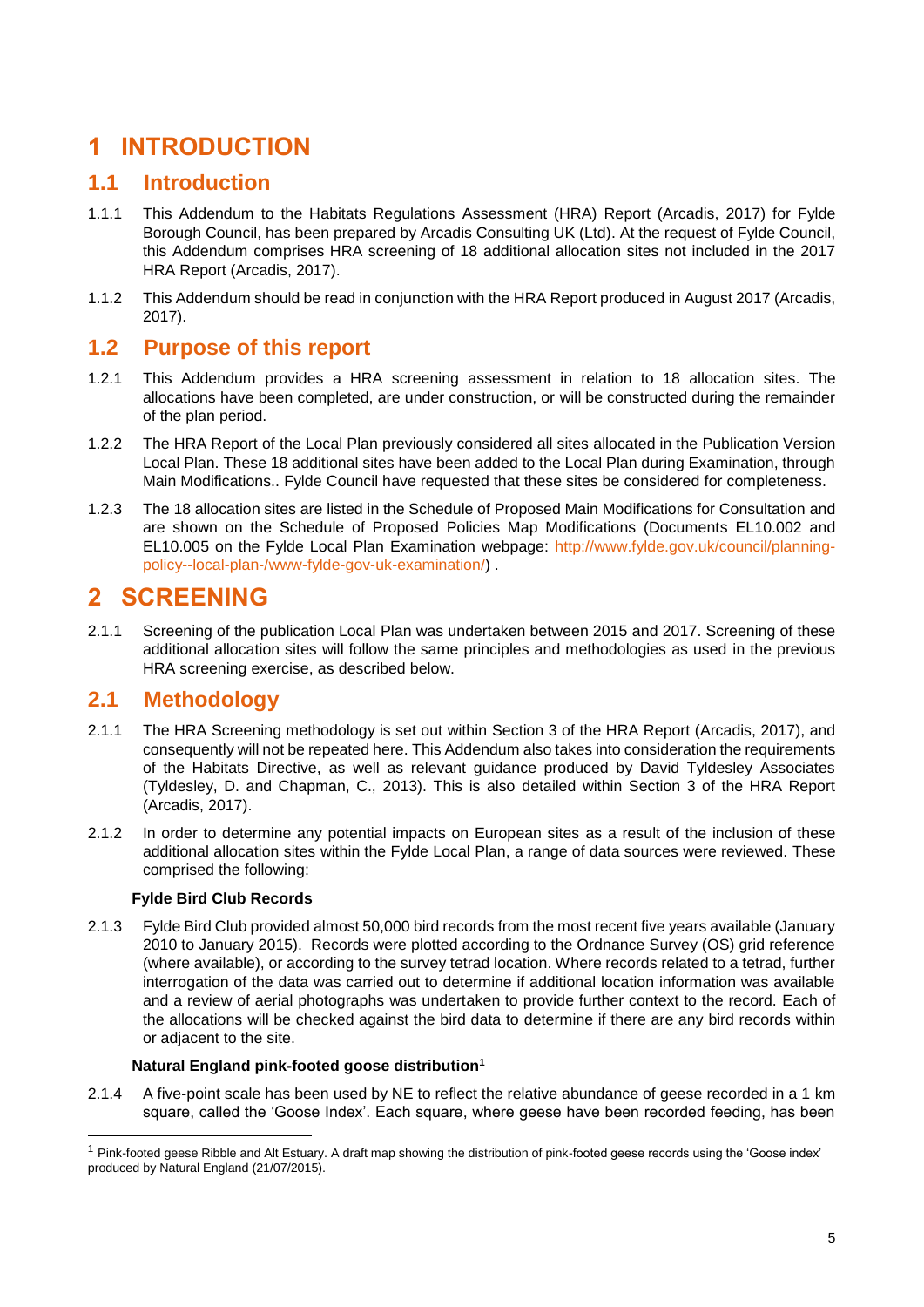weighted according to how many times they have been recorded, as well as how many birds were actually counted. Each of the allocations will be checked against the Goose Index to determine if any part of the site is located within a Goose Index square.

2.1.5 NE have also produced a goose and swan functionally linked land Impact Risk Zone (IRZ)<sup>2</sup>. The IRZ identifies areas across England which are known to support wintering populations of geese and swans. The IRZ covers a wide area and the undeveloped land within Fylde which lies within the IRZ is considered likely to provide suitable habitat for foraging SPA birds associated with the adjacent Ribble and Alt Estuary SPA/ Ramsar site, Morecambe Bay and Duddon Estuary SPA and Morecambe Bay Ramsar site.

#### **Planning information and documentation provided by Fylde Council**

2.1.6 Details of any existing planning information for the allocation sites themselves, or adjacent land has been collated and will be reviewed. This included Ecological Appraisals, Survey Reports, Project-level HRA and planning documentation. Any consultation with NE with respect to the planning applications for the allocations, will also be reviewed, where available.

#### <span id="page-6-0"></span>**2.2 Screening assessment**

2.2.1 Table 1, below provides the screening assessment of the 18 allocation sites. The Table comprises: details of the European sites potentially affected (as identified within Section 4 of the HRA Report (Arcadis, 2017)); the type of development (including a site description, and number of new dwellings); the construction timeframe; details of any planning information (provided by Fylde Council, March 2018); details of the bird data review (including a summary of any relevant Fylde Bird Club information, and whether the site is within a pink-footed goose square); the Assessment Category (based on Table 2 of the HRA Report (Arcadis, 2017)); and finally whether the site is likely to have a significant effect either alone or in combination.

<sup>-</sup>2 SSSI IRZs Full Dataset – External, available through the Natural England Huddle Workspace.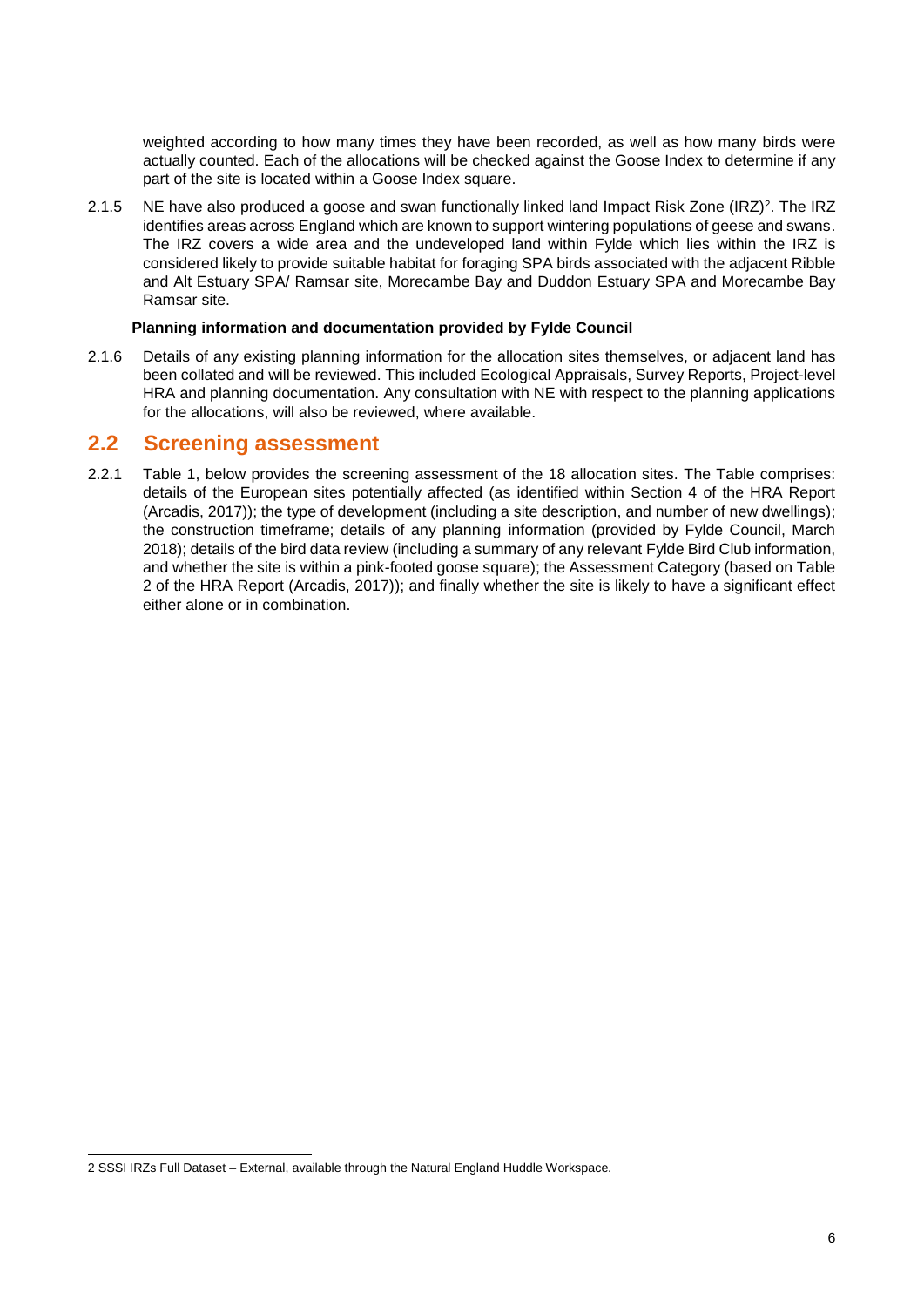#### <span id="page-7-0"></span>*Table 1: Screening of additional allocation sites*

| <b>Allocation site</b>                                                       | European<br>sites<br>potentially<br>affected              | <b>Type</b>                | Construction<br>timeframe | Project level planning/HRA information<br>(Fylde Borough Council, March 2018)                                                                                                                                                                                                                                          | <b>Assessment</b><br>Category | Additional bird data review summary                                                                                                                                                                                                                                                                                                                                                                                                                                                                                                                                      | Potential<br>significant effect<br>alone? | Potential for in-<br>combination effects? |
|------------------------------------------------------------------------------|-----------------------------------------------------------|----------------------------|---------------------------|------------------------------------------------------------------------------------------------------------------------------------------------------------------------------------------------------------------------------------------------------------------------------------------------------------------------|-------------------------------|--------------------------------------------------------------------------------------------------------------------------------------------------------------------------------------------------------------------------------------------------------------------------------------------------------------------------------------------------------------------------------------------------------------------------------------------------------------------------------------------------------------------------------------------------------------------------|-------------------------------------------|-------------------------------------------|
| <b>Completed</b>                                                             |                                                           |                            |                           |                                                                                                                                                                                                                                                                                                                        |                               |                                                                                                                                                                                                                                                                                                                                                                                                                                                                                                                                                                          |                                           |                                           |
| <b>HS59 Land to the east</b><br>of Sefton Road                               | Ribble and<br><b>Alt Estuaries</b><br>SPA/<br>Ramsar site | Housing<br>(12 dwellings)  | 2017-2018                 | 16/0239 Full application approved 6/7/2016. No ecology report<br>or NE consultation required due to its urban location (previously<br>developed site within St Annes urban area).<br>This development has now been completed.                                                                                          | H                             | No Fylde Bird Club records within the<br>allocation, or within 300m. Allocation<br>site not within a goose index square or<br>swan and goose IRZ.<br>The allocation site is located in an urban                                                                                                                                                                                                                                                                                                                                                                          | <b>No</b>                                 | <b>No</b>                                 |
|                                                                              |                                                           |                            |                           |                                                                                                                                                                                                                                                                                                                        |                               | location on previously developed land.                                                                                                                                                                                                                                                                                                                                                                                                                                                                                                                                   |                                           |                                           |
| <b>Under construction</b>                                                    |                                                           |                            |                           |                                                                                                                                                                                                                                                                                                                        |                               |                                                                                                                                                                                                                                                                                                                                                                                                                                                                                                                                                                          |                                           |                                           |
| <b>HS62 Keenans Mill</b>                                                     | Ribble and<br><b>Alt Estuaries</b><br>SPA/                | Housing<br>(26 dwellings)  | Commenced 2017            | 16/0905 Full permission granted 28/2/2017. Ecology report<br>(only in relation to bats). No NE consultation due to its urban<br>location.                                                                                                                                                                              | H                             | No Fylde Bird Club records within the<br>allocation, or within 300m. Allocation<br>site not within a goose index square or<br>swan and goose IRZ.                                                                                                                                                                                                                                                                                                                                                                                                                        | <b>No</b>                                 | <b>No</b>                                 |
|                                                                              | Ramsar site                                               |                            |                           |                                                                                                                                                                                                                                                                                                                        |                               | The allocation site is located in an urban<br>location on previously developed land.                                                                                                                                                                                                                                                                                                                                                                                                                                                                                     |                                           |                                           |
| Planning permission granted/minded to approve/allocated, not yet constructed |                                                           |                            |                           |                                                                                                                                                                                                                                                                                                                        |                               |                                                                                                                                                                                                                                                                                                                                                                                                                                                                                                                                                                          |                                           |                                           |
| <b>HSS12 Land north of</b><br><b>Freckleton Bypass</b>                       | Ribble and<br><b>Alt Estuaries</b><br>SPA/<br>Ramsar site |                            |                           | 14/0410 Outline application approved for 375 dwellings at<br>appeal 13/2/2017. NE consultation (letter dated: 4 <sup>th</sup> May 2016)<br>confirmed that the proposed development would not result in<br>Likely Significant Effect (LSE), alone or in combination, on the<br>Ribble and Alt Estuary SPA/ Ramsar site. |                               | No Fylde Bird Club records within the<br>allocation, or within 300m. Allocation<br>site not within a goose index square,<br>however the site lies partially within NE<br>swan and goose IRZ.                                                                                                                                                                                                                                                                                                                                                                             | No                                        | <b>No</b>                                 |
|                                                                              |                                                           | Housing<br>(350 dwellings) | 2020-2021                 |                                                                                                                                                                                                                                                                                                                        | H                             | The allocation site has the potential to<br>support SPA bird species. However, the<br>project-specific wintering bird surveys of<br>the allocation site determined that the<br>Scheme would 'Not have a significant<br>effect on the designated sites and their<br>autumn passage and wintering bird<br>features of special interest' (ERAP, April<br>$2016$ ).                                                                                                                                                                                                          |                                           |                                           |
| <b>HSS13 Clifton House</b><br>Farm                                           | Ribble and<br><b>Alt Estuaries</b><br>SPA/<br>Ramsar site | Housing<br>(115 dwellings) | 2020-2021                 | 15/0562 Outline application approved for 115 dwellings at<br>appeal 13/2/2017. NE consultation (letter dated: 23rd<br>September 2015) advises the Council that the proposal is<br>unlikely to affect any statutorily protected sites or landscapes.                                                                    | H                             | No Fylde Bird Club records within the<br>allocation, or within 300m. Allocation<br>site not within a goose index square,<br>however it is located at the edge of the<br>swan and goose IRZ.<br>The allocation site has the potential to<br>support SPA bird species. However, the<br>site is surrounded on 3-sides by existing<br>development and the project-specific<br>ecological surveys (Solum<br>Environmental, July 2015), and<br>consultation with GMEU (letter dated 6th<br>October 2015) did not identify any likely<br>significant effects on European sites. | No                                        | <b>No</b>                                 |
| <b>HS57 Brook Farm</b><br>Dowbridge                                          | Ribble and<br><b>Alt Estuaries</b><br>SPA/<br>Ramsar site | Housing<br>(170 dwellings) | 2018-2019                 | 15/0547 Outline application approved on appeal 23/1/2017.<br>Project-level shadow HRA (ERAP, 2016) did not identify any<br>likely significant effects alone or in-combination. NE<br>consultation from May 2016 confirmed agreement with<br>conclusion of no likely significant effects.                               | H                             | No Fylde Bird Club records within the<br>allocation, or within 300m. The tetrad<br>containing the site identified wintering<br>bird records for mallard, black-headed<br>gull, lesser-black-backed gull and<br>mallard. Allocation site not within a<br>goose index square or swan and goose<br>IRZ.<br>The allocation site has the potential to<br>support SPA bird species. However, the<br>project-level shadow HRA (ERAP, May<br>2016) did not identify any likely                                                                                                   | <b>No</b>                                 | <b>No</b>                                 |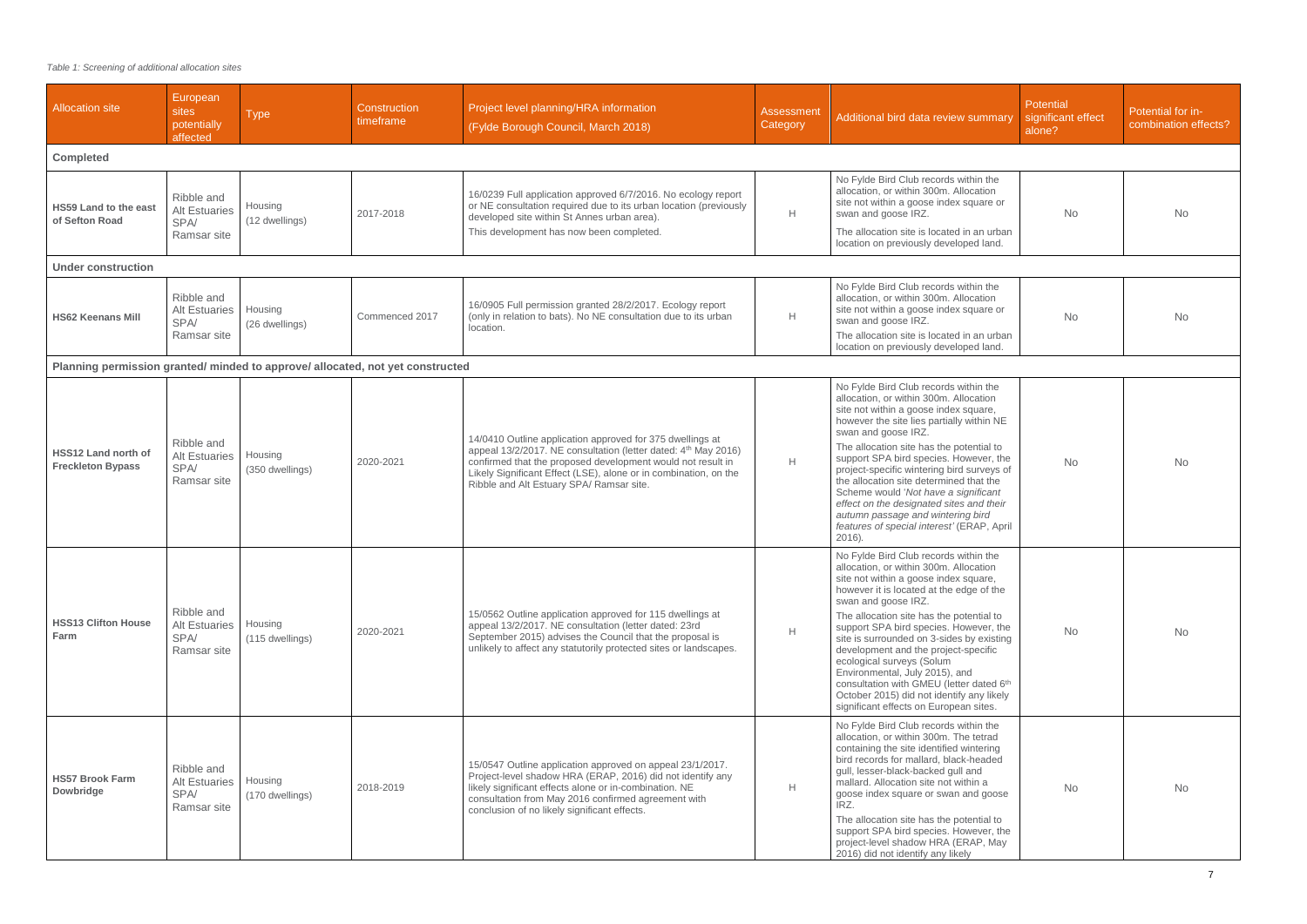| <b>Allocation site</b>                                 | European<br>sites<br>potentially<br>affected              | <b>Type</b>               | <b>Construction</b><br>timeframe | Project level planning/HRA information<br>(Fylde Borough Council, March 2018)                                                                                                                                                                                                                                                                                                                                                                                          | <b>Assessment</b><br>Category | Additional bird data review summary                                                                                                                                                                                                                                                                                                                                                                                                                                                                                                                                                                                                                                                                                          | Potential<br>significant effect<br>alone? | Potential for in-<br>combination effects? |
|--------------------------------------------------------|-----------------------------------------------------------|---------------------------|----------------------------------|------------------------------------------------------------------------------------------------------------------------------------------------------------------------------------------------------------------------------------------------------------------------------------------------------------------------------------------------------------------------------------------------------------------------------------------------------------------------|-------------------------------|------------------------------------------------------------------------------------------------------------------------------------------------------------------------------------------------------------------------------------------------------------------------------------------------------------------------------------------------------------------------------------------------------------------------------------------------------------------------------------------------------------------------------------------------------------------------------------------------------------------------------------------------------------------------------------------------------------------------------|-------------------------------------------|-------------------------------------------|
|                                                        |                                                           |                           |                                  |                                                                                                                                                                                                                                                                                                                                                                                                                                                                        |                               | significant effects alone or in-<br>combination.                                                                                                                                                                                                                                                                                                                                                                                                                                                                                                                                                                                                                                                                             |                                           |                                           |
| <b>HS58 Westmoreland</b><br>House                      | Ribble and<br><b>Alt Estuaries</b><br>SPA/<br>Ramsar site | Housing<br>(25 dwellings) | 2017-2018                        | 16/0285 (prior notification for COU from B1). Approved<br>15/6/2016. No ecology report or NE consultation due to status<br>of change of use.                                                                                                                                                                                                                                                                                                                           | H                             | No Fylde Bird Club records within the<br>allocation, or within 300m. Allocation<br>site not within a goose index square or<br>swan and goose IRZ.<br>The allocation site is located in an urban<br>location on previously developed land.                                                                                                                                                                                                                                                                                                                                                                                                                                                                                    | <b>No</b>                                 | <b>No</b>                                 |
| <b>HS60 Valentine</b><br><b>Kennels</b>                | Ribble and<br><b>Alt Estuaries</b><br>SPA/<br>Ramsar site | Housing<br>(53 dwellings) | 2018-2019                        | 16/0903 Outline permission for up to 53 dwellings granted<br>21/03/2017. NE consultation (letter dated 8th December 2016)<br>advised that there is not enough information to determine<br>whether the likelihood of significant effects can be ruled out and<br>therefore further information is required. Updated shadow HRA<br>produced in January 2017 (REC, 2017), NE satisfied<br>amendments subject to mitigation measures being secured and<br>implemented.     | H                             | No Fylde Bird Club records within the<br>allocation. The site is located to the<br>south of Lytham Moss which supports<br>wintering SPA birds and records for a<br>range of species were present within the<br>fields to the east (adjacent) and north<br>(100m from the allocation). Allocation<br>lies on the edge of a goose index<br>square and within the swan and goose<br>IRZ.<br>Project level HRA (REC, 2017)<br>identified potential for LSE associated<br>with disturbance during construction and<br>recreational pressure (once the new<br>homes were occupied) upon adjacent<br>functionally linked land at Lytham Moss.<br>Mitigation measures for these potential<br>impacts agreed in consultation with NE. | No (assuming<br>mitigation in place)      | No (assuming<br>mitigation in place)      |
| <b>HS61 Roseacre,</b><br><b>Wildings Lane</b>          | Ribble and<br><b>Alt Estuaries</b><br>SPA/<br>Ramsar site | Housing<br>(45 dwellings) | 2018-2019                        | 16/0061 Full permission granted 2/11/2017. Project level HRA<br>carried out (Atmos Consulting, 2016). Mitigation measures to<br>avoid disturbance to whooper swan and curlew during<br>construction proposed. Mitigation for recreational pressure<br>during operation also included in HRA (e.g. fencing, home<br>owners' packs, and signage). NE consultation (email dated: 23rd<br>June 2016) in agreement with mitigation proposed and had no<br>further comments. | H                             | No Fylde Bird Club records within the<br>allocation. The site is located to the<br>south of Lytham Moss which supports<br>wintering SPA birds and records for a<br>range of species were present within the<br>fields to the east (adjacent) and north<br>(over 250m from the allocation).<br>Allocation lies on the edge of a goose<br>index square and within the swan and<br>goose IRZ.<br>Project level HRA (Atmos Consulting,<br>2016) identified potential for LSE upon<br>whooper swan and curlew associated<br>with disturbance during construction and<br>recreational pressure (once the new<br>homes were occupied). Mitigation<br>measures for these potential impacts<br>agreed in consultation with NE.        | No (assuming<br>mitigation in place)      | No (assuming<br>mitigation in place)      |
| <b>HS63 Campbells</b><br><b>Caravans</b>               | Ribble and<br><b>Alt Estuaries</b><br>SPA/<br>Ramsar site | Housing<br>(30 dwellings) | 2019-2020                        | 16/0112 Outline application minded to approve. Previously<br>developed site with existing building. Ecology report (only in<br>relation to bats). No NE consultation due to its urban location.                                                                                                                                                                                                                                                                        | H                             | No Fylde Bird Club records within the<br>allocation. Three records, one each for<br>black-headed gull, herring gull and<br>lesser black-backed gull were present<br>approximately 100m to the north.<br>Allocation site not within a goose index<br>square or swan and goose IRZ.<br>The allocation site is located in an urban<br>location on previously developed land.                                                                                                                                                                                                                                                                                                                                                    | No                                        | No                                        |
| <b>HS64 Land West of</b><br><b>Church Road, Weeton</b> | Ribble and<br><b>Alt Estuaries</b><br>SPA/<br>Ramsar site | Housing<br>(25 dwellings) | 2019-2020                        | 16/0811 Outline application for 25 dwellings approved 1/6/2017.<br>NE consultation (letter dated: 31 <sup>st</sup> October 2016) advises the<br>Council that the proposal is unlikely to affect any statutorily<br>protected sites or landscapes.                                                                                                                                                                                                                      | H                             | No Fylde Bird Club records within the<br>allocation, or within 300m. Allocation<br>site not within a goose index square but<br>lies of the edge of the swan and goose<br>IRZ.<br>The allocation site has the potential<br>support SPA birds. However, the site is                                                                                                                                                                                                                                                                                                                                                                                                                                                            | No                                        | <b>No</b>                                 |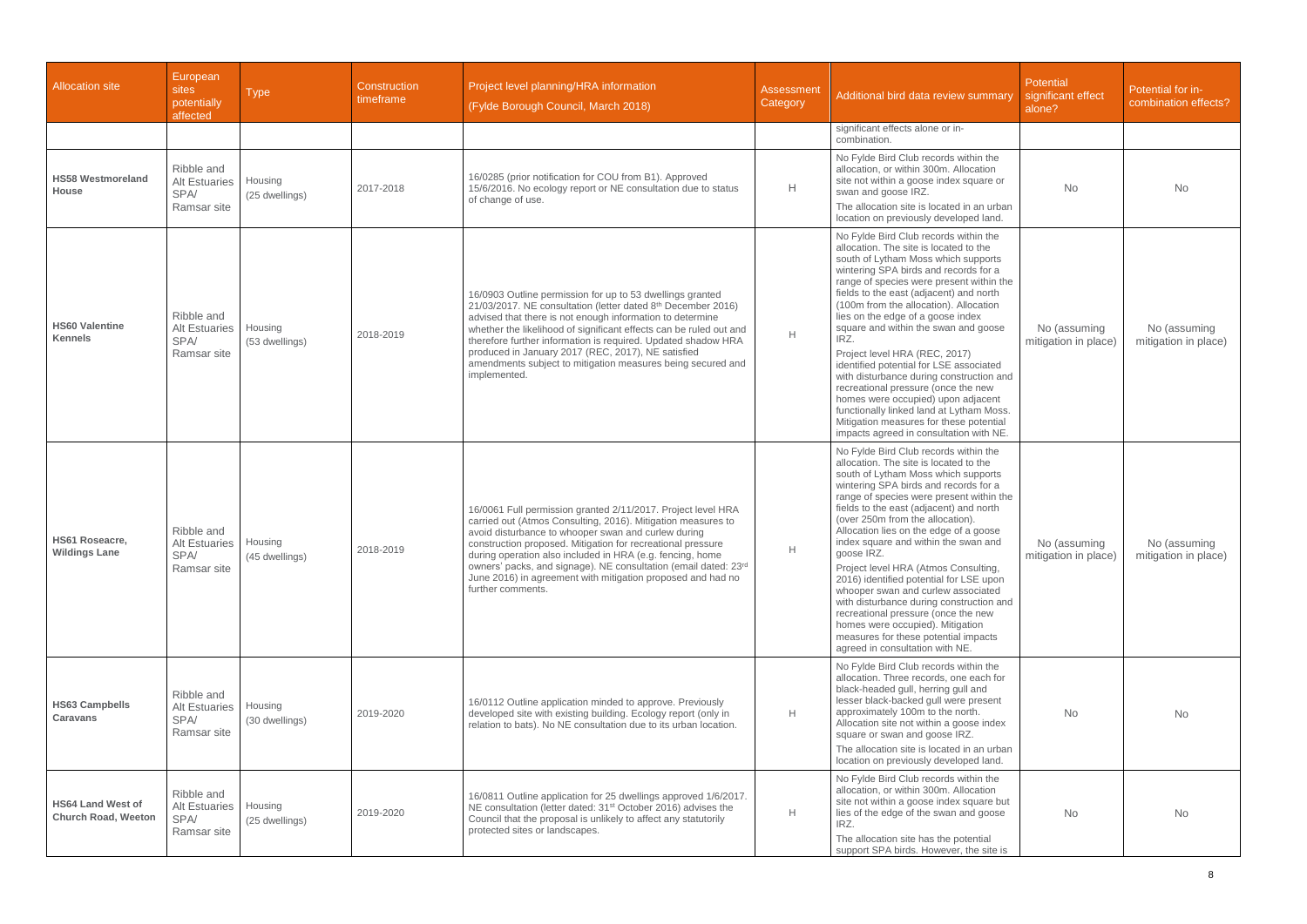| <b>Allocation site</b>                                                     | European<br>sites<br>potentially<br>affected                                                                      | <b>Type</b>                                                | <b>Construction</b><br>timeframe | Project level planning/HRA information<br>(Fylde Borough Council, March 2018)                                                                                                                                                                                                                                                                                                                                                    | <b>Assessment</b><br>Category | Additional bird data review summary                                                                                                                                                                                                                                                                                                                                                                                                                                                                                                                                                            | Potential<br>significant effect<br>alone? | Potential for in-<br>combination effects? |
|----------------------------------------------------------------------------|-------------------------------------------------------------------------------------------------------------------|------------------------------------------------------------|----------------------------------|----------------------------------------------------------------------------------------------------------------------------------------------------------------------------------------------------------------------------------------------------------------------------------------------------------------------------------------------------------------------------------------------------------------------------------|-------------------------------|------------------------------------------------------------------------------------------------------------------------------------------------------------------------------------------------------------------------------------------------------------------------------------------------------------------------------------------------------------------------------------------------------------------------------------------------------------------------------------------------------------------------------------------------------------------------------------------------|-------------------------------------------|-------------------------------------------|
|                                                                            |                                                                                                                   |                                                            |                                  |                                                                                                                                                                                                                                                                                                                                                                                                                                  |                               | located adjacent to development to the<br>north and roads to the east (B5260) and<br>south (M55) and the project-specific<br>ecological surveys (Rachel Hacking<br>Ecology, 2016) and consultation with<br>GMEU (email dated 3rd November 2016)<br>did not identify any likely significant<br>effects on European sites.                                                                                                                                                                                                                                                                       |                                           |                                           |
| <b>HS66 Quernmore</b><br><b>Trading Estate</b><br>Freckleton               | Ribble and<br><b>Alt Estuaries</b><br>SPA/<br>Ramsar site                                                         | Housing<br>(9 dwellings)                                   | 2021-2022                        | 16/1026 Refused on design grounds, but principle of<br>development is acceptable. Previously developed site within<br>urban area. Ecology report (Envirotech, 2016) and GMEU<br>records did not identify any SPA/Ramsar site species, or<br>suitable habitat for such species. No NE consultation due to its<br>urban location.                                                                                                  | H                             | No Fylde Bird Club records within the<br>allocation, or within 300m. The<br>allocation site is not within a goose<br>index square although is within the<br>swan and goose IRZ.<br>The allocation site is located in an urban<br>location on previously developed land.                                                                                                                                                                                                                                                                                                                        | <b>No</b>                                 | <b>No</b>                                 |
| <b>HS67 St. Leonards</b><br><b>Bridge Garage</b>                           | Ribble and<br><b>Alt Estuaries</b><br>SPA/<br>Ramsar site                                                         | Housing<br>(38 dwellings)                                  | 2019-2020                        | 17/0299 Outline application, council resolved to approve subject<br>to S106. Previously developed site within urban area. No<br>ecology report (existing buildings still largely in use). No NE<br>consultation due to its urban location.                                                                                                                                                                                       | Н.                            | No Fylde Bird Club records within the<br>allocation, or within 300m. Allocation<br>site not within a goose index square or<br>swan and goose IRZ.<br>The allocation site is located in an urban<br>location on previously developed land.                                                                                                                                                                                                                                                                                                                                                      | <b>No</b>                                 | <b>No</b>                                 |
| <b>HS68 Church Road</b><br><b>Methodist Church</b>                         | Ribble and<br><b>Alt Estuaries</b><br>SPA/<br>Ramsar site                                                         | Housing<br>(10 dwellings)                                  | 2018-2019                        | 17/0665 Full application approved 8/11/2017. Ecology report<br>(only in relation to bats). No NE consultation due to its urban<br>location (previously developed site).                                                                                                                                                                                                                                                          | H                             | No Fylde Bird Club records within the<br>allocation, or within 300m. Allocation<br>site not within a goose index square or<br>swan and goose IRZ.<br>The allocation site is located in an urban<br>location on previously developed land.                                                                                                                                                                                                                                                                                                                                                      | <b>No</b>                                 | <b>No</b>                                 |
| <b>HS69 Naze Court.</b><br><b>Naze Lane, Freckleton</b>                    | Ribble and<br><b>Alt Estuaries</b><br>SPA/<br>Ramsar site                                                         | Housing<br>(12 dwellings (minus<br>10 net of demolitions)) | 2019-2020                        | This is a previously developed site where 22 apartments have<br>been demolished earlier in the plan period. Application 14/0801<br>was withdrawn in 2015. No ecology report (previously<br>developed land). No NE consultation due to its urban location.                                                                                                                                                                        | H                             | No Fylde Bird Club records within the<br>allocation, or within 300m. Allocation<br>site not within a goose index square<br>although does fall within the NE swan<br>and goose IRZ.<br>The allocation site is located in an urban<br>location on previously developed land.                                                                                                                                                                                                                                                                                                                     | <b>No</b>                                 | <b>No</b>                                 |
| <b>HS70 Land West of</b><br><b>Woodlands Close,</b><br><b>Newton</b>       | Ribble and<br><b>Alt Estuaries</b><br>SPA/<br>Ramsar site                                                         | Housing<br>(50 dwellings)                                  | 2018-2019                        | 16/0554 Outline application approved at appeal 18/8/2017. NE<br>consultation (letter dated: 16 <sup>th</sup> November 2016) advised the<br>council that the proposal is unlikely to affect any statutorily<br>protected sites or landscapes. Ecological survey report (ERAP,<br>August 2016) did not identify SPA/Ramsar site species, or<br>suitable habitat for such species.                                                  | H                             | No Fylde Bird Club records within the<br>allocation, or within 300m. Allocation<br>site not within a goose index square,<br>however it lies partially within the NE<br>sawn and goose IRZ.<br>The allocation site comprises an<br>intensively managed, narrow field<br>adjacent to the western edge of Newton<br>with the A583 to the north and screened<br>from adjacent fields by hedgerows. As<br>such, the project-specific ecology<br>survey identified the site as being<br>'considered unsuitable for use by<br>overwintering wildfowl and wading bird<br>species' (ERAP, August 2016). | <b>No</b>                                 | <b>No</b>                                 |
| <b>HS71 North of High</b><br><b>Gate and East of Copp</b><br>Lane, Elswick | Ribble and<br><b>Alt Estuaries</b><br>SPA/<br>Ramsar site<br>Morecambe<br>Bay and<br>Duddon<br><b>Estuary SPA</b> | Housing<br>(24 dwellings)                                  | 2020-2021                        | 16/0846 Outline application approved 22/12/2017; NE<br>consultation (email dated 10 <sup>th</sup> November 2016) made no<br>comments on the application. The lack of comment from Natural<br>England does not imply that there are no impacts on the natural<br>environment, but only that the application is not likely to result in<br>significant impacts on statutory designated nature conservation<br>sites or landscapes. | H                             | No Fylde Bird Club records within the<br>allocation, or within 300m. Allocation<br>site not within a goose index square<br>although does lie with the swan and<br>goose IRZ.<br>The allocation site is small and<br>enclosed, with existing development to<br>the north, south and west. The project-<br>specific ecological survey (Haycock and<br>Jay Associates, 2016) did not identify                                                                                                                                                                                                     | <b>No</b>                                 | <b>No</b>                                 |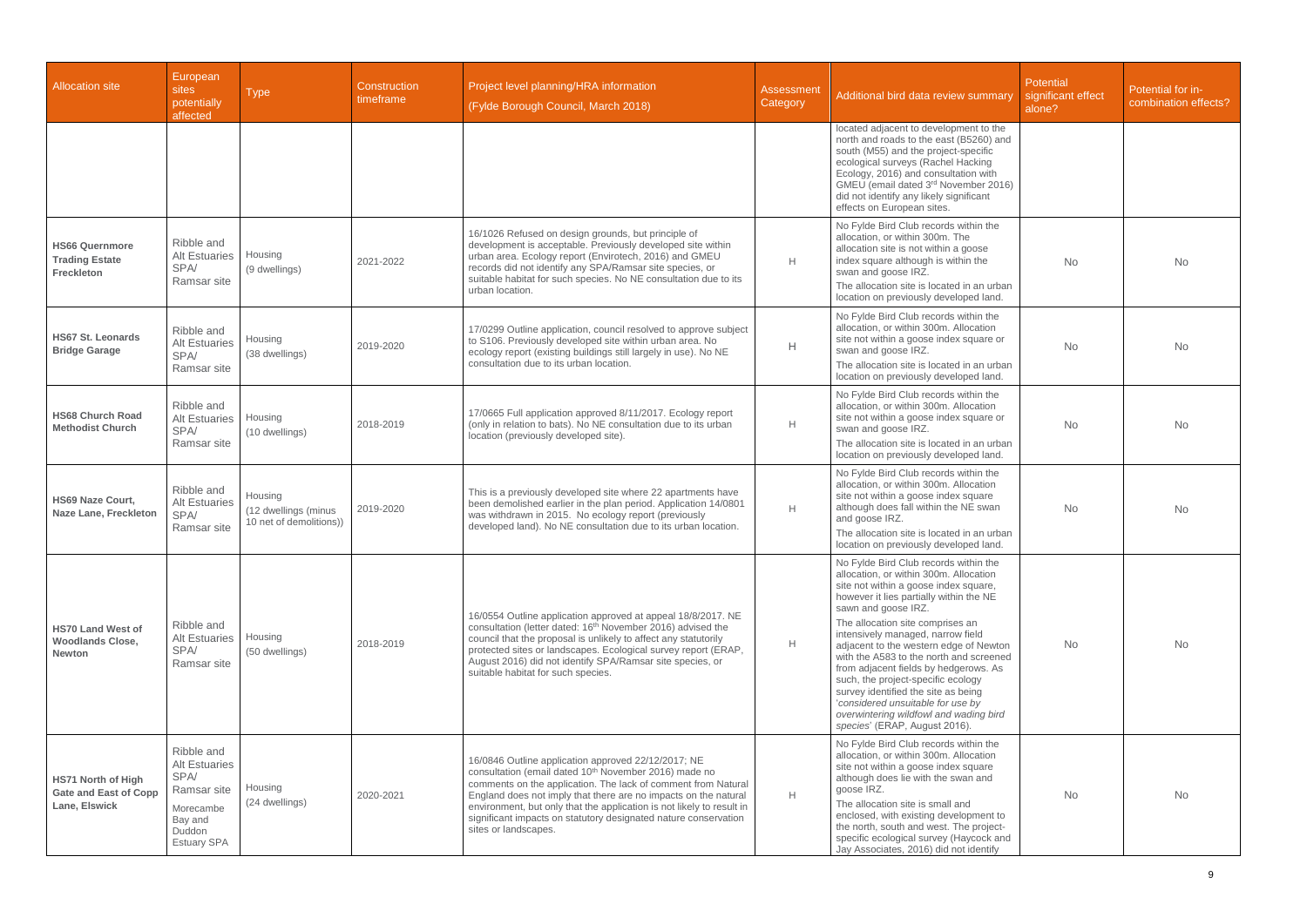| <b>Allocation site</b>                                  | European<br>sites<br>potentially<br>affected                                                                                                                 | <b>Type</b>               | Construction<br>timeframe | Project level planning/HRA information<br>(Fylde Borough Council, March 2018)                                                                                                                                                                                                                                                                                                                                                                                          | Assessment<br>Category | Additional bird data review summary                                                                                                                                                                                                                                                                                                                                                                                                                    | Potential<br>significant effect<br>alone? | Potential for in-<br>combination effects? |
|---------------------------------------------------------|--------------------------------------------------------------------------------------------------------------------------------------------------------------|---------------------------|---------------------------|------------------------------------------------------------------------------------------------------------------------------------------------------------------------------------------------------------------------------------------------------------------------------------------------------------------------------------------------------------------------------------------------------------------------------------------------------------------------|------------------------|--------------------------------------------------------------------------------------------------------------------------------------------------------------------------------------------------------------------------------------------------------------------------------------------------------------------------------------------------------------------------------------------------------------------------------------------------------|-------------------------------------------|-------------------------------------------|
|                                                         | Morecambe<br><b>Bay Ramsar</b><br>site.                                                                                                                      |                           |                           |                                                                                                                                                                                                                                                                                                                                                                                                                                                                        |                        | any likely significant effects on<br>European sites.                                                                                                                                                                                                                                                                                                                                                                                                   |                                           |                                           |
| <b>HS72 Land North of</b><br><b>Mill Lane, Elswick</b>  | Ribble and<br><b>Alt Estuaries</b><br>SPA/<br>Ramsar site<br>Morecambe<br>Bay and<br>Duddon<br><b>Estuary SPA</b><br>Morecambe<br><b>Bay Ramsar</b><br>site. | Housing<br>(50 dwellings) | 2019-2020                 | 17/0247 Outline application allowed for 50 dwellings at appeal<br>28/11/2017.<br>Ecological Appraisal (TEP, November 2015) did not identify<br>SPA/Ramsar site species, or suitable habitat for such species.<br>NE consultation (letter dated: 6th April 2017) advises the<br>council that the proposal is unlikely to affect any statutorily<br>protected sites or landscapes.                                                                                       | H                      | No Fylde Bird Club records within the<br>allocation, or within 300m. Allocation<br>site not within a goose index square,<br>although does lie with the swan and<br>goose IRZ.<br>The allocation site comprises green<br>fields which could support SPA birds.<br>However, the project-specific ecological<br>appraisal did not identify the potential<br>for any likely significant effects on<br>European sites (TEP, 2015).                          | <b>No</b>                                 | <b>No</b>                                 |
| <b>HS73 Land North of</b><br><b>Beech Road, Elswick</b> | Ribble and<br><b>Alt Estuaries</b><br>SPA/<br>Ramsar site<br>Morecambe<br>Bay and<br>Duddon<br><b>Estuary SPA</b><br>Morecambe<br><b>Bay Ramsar</b><br>site. | Housing<br>(50 dwellings) | 2018-2019                 | 16/0645 Full application allowed at appeal 28/11/2017.<br>Ecological survey report (ERAP, August 2016 <sup>2</sup> ) did not identify<br>SPA/Ramsar site species, or suitable habitat for such species.<br>NE consultation (email dated: 13 <sup>th</sup> September 2016) made no<br>comments on the application indicating that the application is<br>not likely to result in significant impacts on statutory designated<br>nature conservation sites or landscapes. | H                      | No Fylde Bird Club records within the<br>allocation, or within 300m. Allocation<br>site not within a goose index square,<br>although does lie with the NE swan and<br>goose IRZ.<br>The allocation site comprises green<br>fields which could support SPA birds.<br>However, the project-specific ecological<br>appraisal did not identify the potential<br>for any likely significant effects on<br>European sites (ERAP, August 2016 <sup>2</sup> ). | <b>No</b>                                 | <b>No</b>                                 |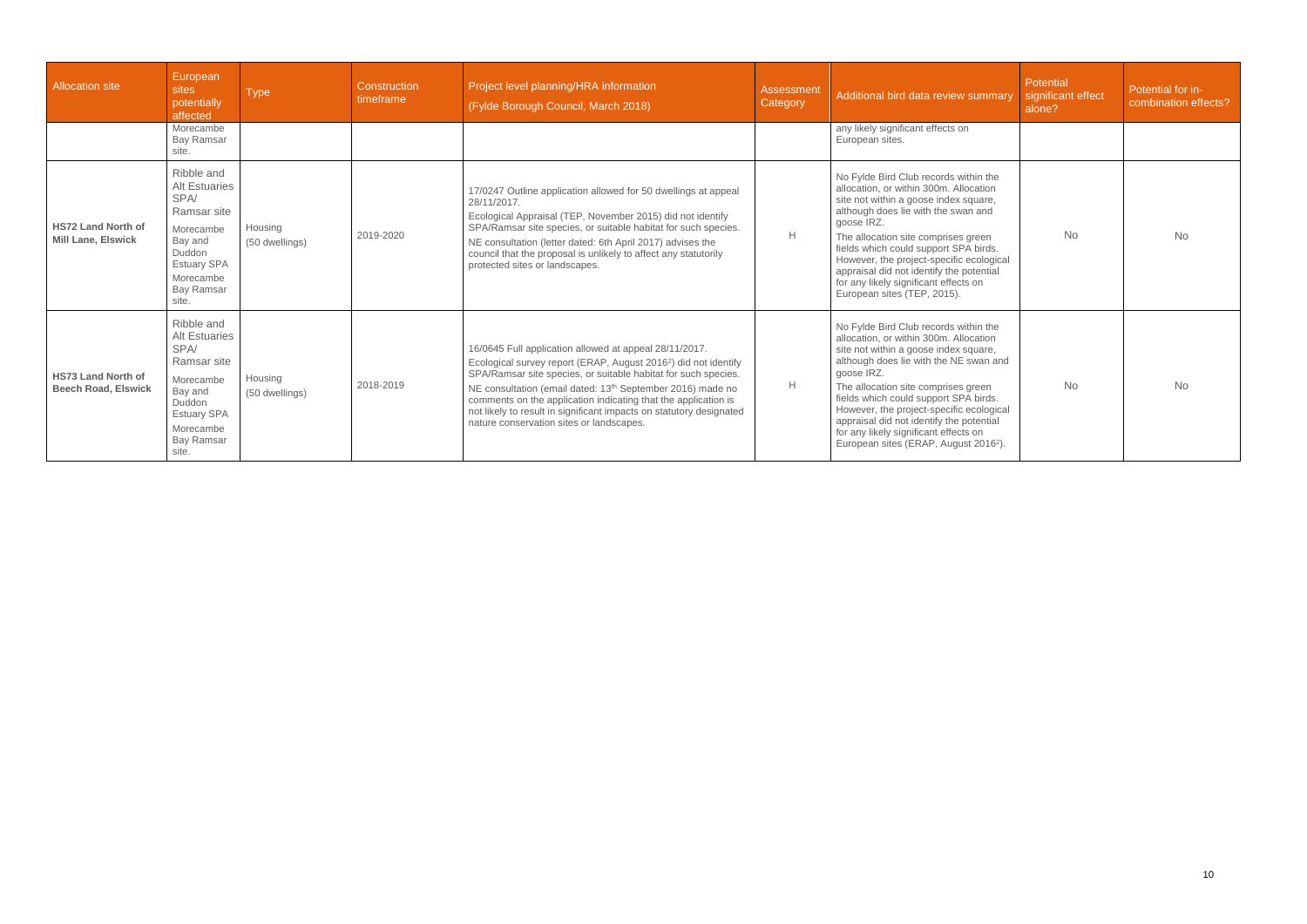### <span id="page-11-0"></span>**2.3 Screening Summary**

- 2.3.1 The screening of the 18 allocations confirmed that none of the sites would have a likely significant effect on the European sites alone.
- 2.3.2 The majority of the allocations are located within urban settings and / or comprise redevelopment of existing sites (i.e. brown field sites), and as such would have no impacts on designated sites. For the remaining allocations, ecological surveys and project-level HRA have confirmed that there would be no likely significant effect on the European sites as a result of development. All sites with planning permission have already gone through the planning process and appropriate mitigation/compensation has been put in place to ensure no likely significant effects. Of the three allocations with project-level HRA (HS57 Brook Farm Dowbridge, HS60; Valentine Kennels; and HS61 Roseacre, Wildings Lane), the HRA for HS57 Brook Farm Dowbridge did not identify any likely significant effects alone or in combination and therefore mitigation measures were not required. The HRAs of HS60 Valentine Kennels and HS61 Roseacre, Wildings Lane identified the need for mitigation measures associated with disturbance during construction and recreational pressure (once the new homes were occupied) upon adjacent functionally linked land at Lytham Moss. Although neither assessment considered the impact would affect the integrity of the SPA, mitigation measures to reduce these potential effects were included within the HRAs. Assuming these mitigation measures are implemented, the HRAs concluded no likely significant effect on the European sites.
- 2.3.3 The conclusion of no likely significant effects has been agreed with NE for ten of the 18 allocations. For those remaining eight with no comment from NE, given their small size, urban location and type of development (redevelopment/brownfield, or conversion), and the lack of suitable habitats for wintering birds within or adjacent to the allocations, no significant effects are considered likely for these sites.
- 2.3.4 In addition, the review of planning applications and associated documentation (provided by Fylde Council), as well as additional bird data, did not identify any previously unassessed impacts for the 18 allocation sites.

## <span id="page-11-1"></span>3 In combination effects

3.1.1 Screening of the additional allocation sites has concluded that there would be no significant incombination effects. Further detailed assessments, including consultation with NE, and/or HRA at the project-level, have been undertaken for ten of the allocations. A project-level HRA was undertaken for three of the allocations (HS57 Brook Farm Dowbridge, HS60 Valentine Kennels and HS61 Roseacre, Wildings Lane). It was determined that there would be no significant effects on European sites either alone or in-combination with other plans or projects inside or outside of Fylde (within mitigation in place for HS60 Valentine Kennels and HS61 Roseacre, Wildings Lane). Although not all of the allocations have had ecological assessment, or project-level HRA at the planning stage, or received comment from NE, given their small size, type (redevelopment/brownfield, or conversion), and lack of suitable natural habitats on, or near to the sites, no significant in-combination effects with other plans or projects inside or outside of Fylde are considered likely for these sites.

## <span id="page-11-2"></span>4 Conclusion

- 4.1.1 This Addendum to HRA Report for Fylde Local Plan has considered the potential implications of the additional 18 allocation sites for the species associated with the Ribble and Alt Estuary SPA/Ramsar site.
- 4.1.2 All 18 of the allocation sites have planning permission. Of the three allocation sites where HRA has been carried out at the project-level have concluded no significant effects on European sites either alone or in-combination with other plans or projects inside or outside of Fylde (within mitigation in place for HS60 Valentine Kennels and HS61 Roseacre, Wildings Lane). For the remaining allocations (located within urban settings), neither the project information (e.g. Ecological reports, or survey information), or the desk study information suggested that there would be any likely significant effects on the European sites as a result of development either alone or in combination with other plans or projects.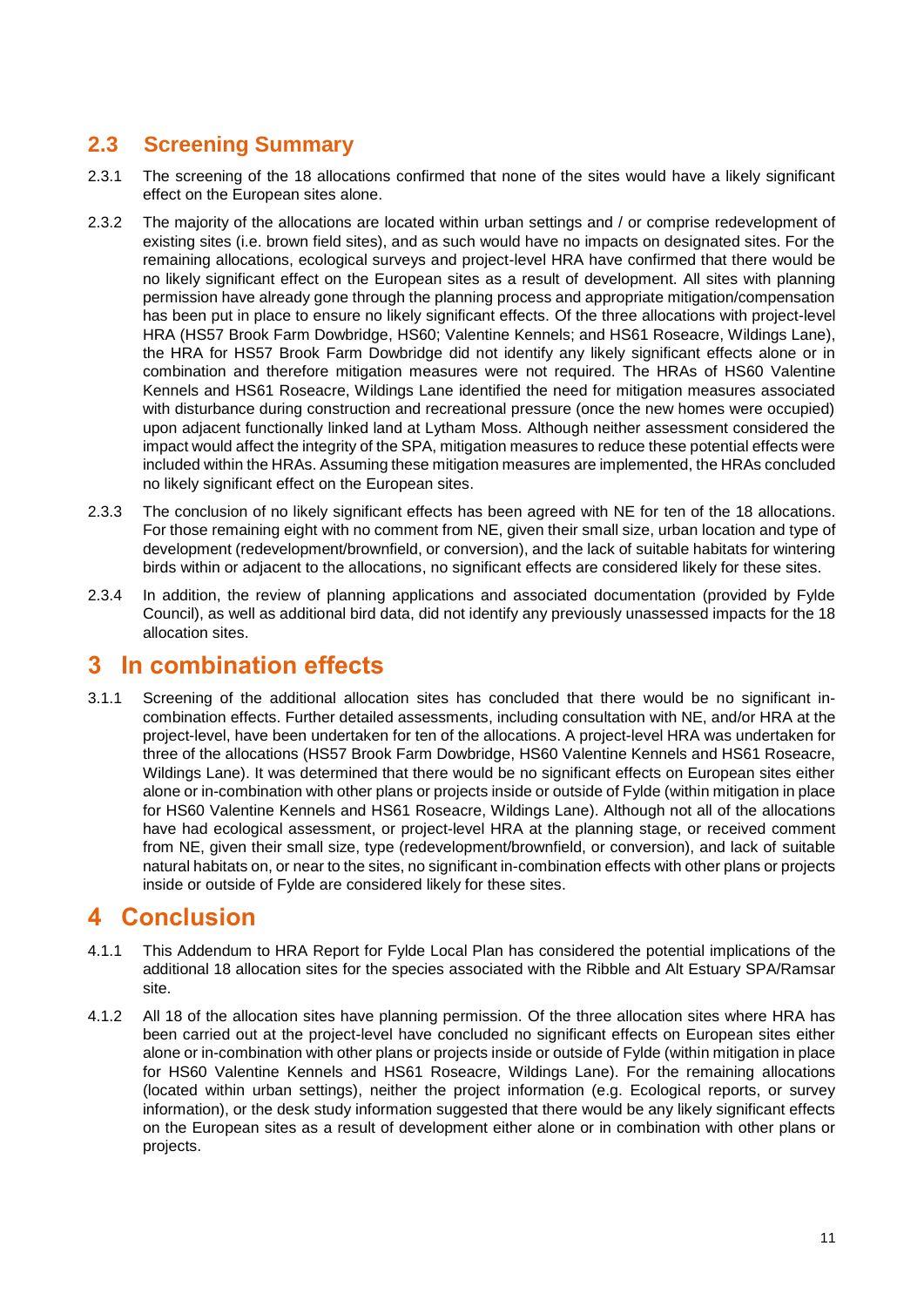4.1.3 Overall, the additional 18 sites would not change the conclusion of the 2017 HRA Report (Arcadis, 2017). Therefore, the conclusion that Fylde Local Plan will not have any likely significant effects on the European sites identified (either alone or in-combination with other plans or projects), still stands.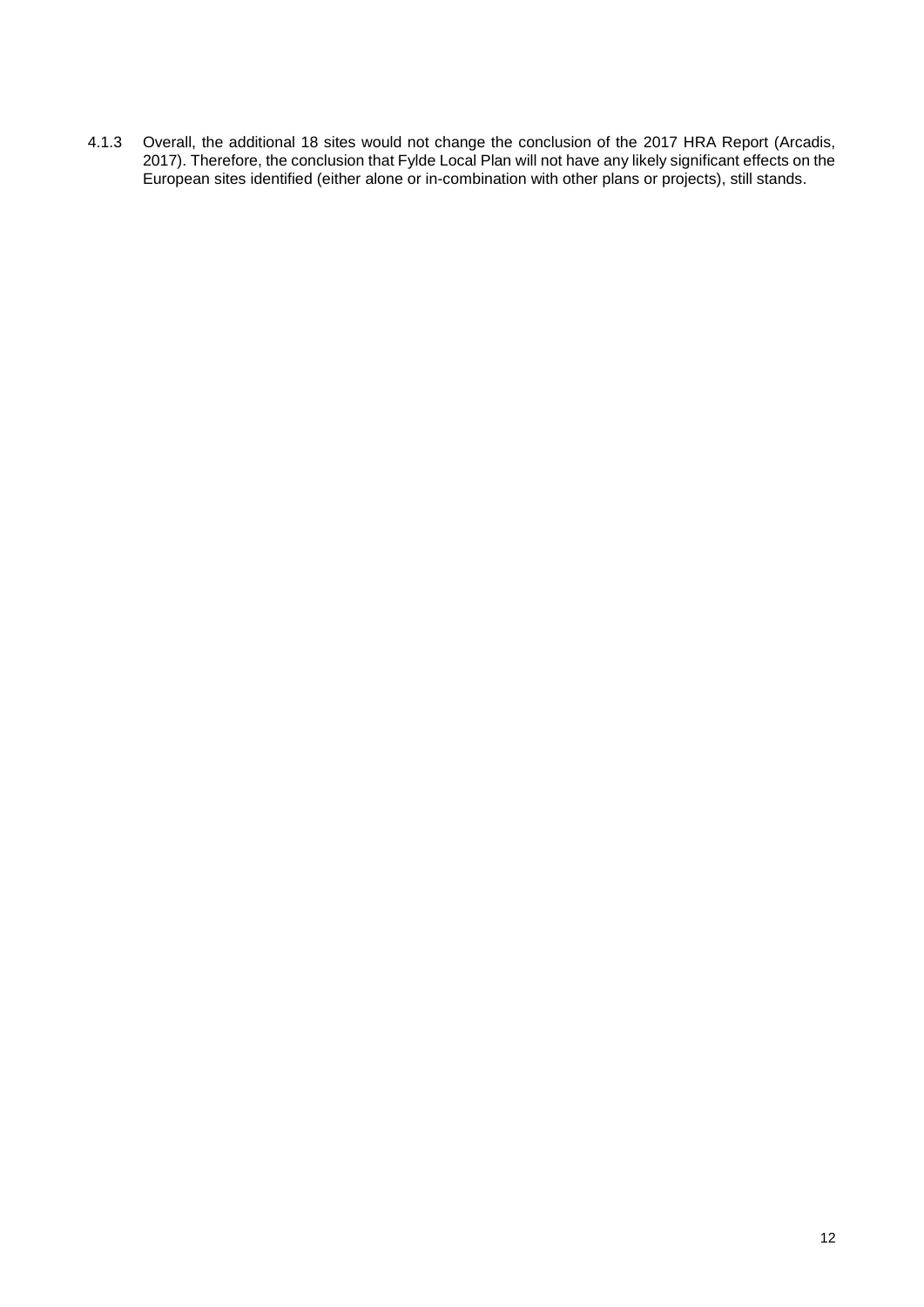### <span id="page-13-0"></span>**4.2 REFERENCES**

Arcadis (August 2017) Habitat Regulations Assessment Fylde Local Plan

Atmos Consulting (June 2016) Land at Roseacre, Wildings Lane, Lytham St Annes "Shadow" Habitats Regulations Assessment [Atmos Ref: 20607/R2/Rev3]

Envirotech (November 2016) Ecological Appraisal, Land at Croft Butts Lane, Freckleton [Envirotech Ref: 3603]

ERAP (April 2016) Land off Lytham Road, Warton, Lancashire, PR4 1XJ. Wintering Bird Survey Results 2015 /2016 [ERAP Ltd ref:2013-089e]

ERAP (May 2016) Dowbridge, Kirkham, Lancashire, PR4 3RD. Shadow Habitats Regulations Assessment [ERAP Ltd ref:2015-180c]

ERAP (August 2016) Woodlands Close, Newton-with-Scales, Preston, PR4 3NG. Ecological Survey and Assessment [ERAP Ltd ref: 2015\_316]

ERAP (August 2016<sup>2</sup>) Land at Beech Road, Elswick, Preston, PR4 3YB. Ecological Survey and Assessment (including a Great Crested Newt Presence/Absence Survey) [ERAP Ltd ref: 2016-114]

Haycock and Jay Associates Ltd (June 2016) Land off Copp Lane, Elswick, Preston, PR4 3ZD. Extended Phase 1 Habitat Survey.

Rachel Hacking Ecology, (2016) Extended Phase 1 Habitat Survey of Land West of Church Road, Weeton, Lancashire

REC (January 2017) Screening assessment: habitats regulation assessment. Former Valentine Kennels, Wildings Lane, Lytham [REC REFERENCE:60206EC2R3]

Solum Environmental (July 2015) Preliminary Ecological Appraisal Report. Clifton House Farm, Warton, PrestonPR4 1AH

TEP (November 2015) Land North of Mill Lane Elswick, Ecological Assessment. [TEP Ref: 5194.002]

Tyldesley, D. and Chapman, C. (2013) The Habitats Regulations Assessment Handbook October 2013 edition UK: DTA Publications Limited